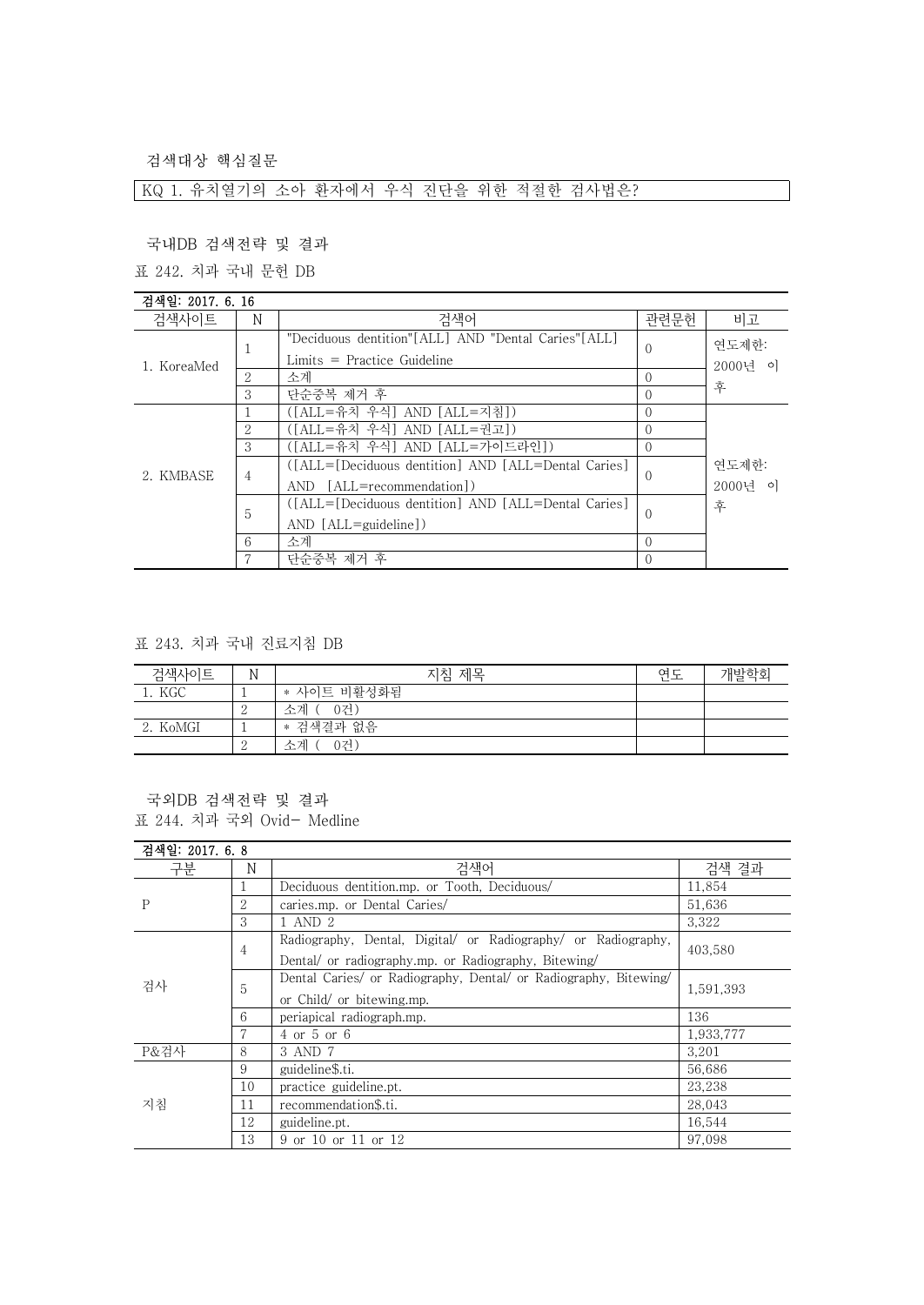| 검색일: 2017. 6.8 |                |                       |       |
|----------------|----------------|-----------------------|-------|
| 구분             | N              | 검색어                   | 검색 결과 |
| P&검사&지침        | 14             | 8 AND 13              | 16    |
| P&지침           | 15             | 3 AND 13              |       |
| 연도             | 16             | 8 AND 13 2006~current |       |
|                | $\overline{ }$ | 3 AND 13 2006~current |       |
| 종합             | 18             |                       |       |

## 표 245. 치과 국외 Ovid-Embase

| 검색일: 2017. 6. 8 |                |                                                                                                              |         |
|-----------------|----------------|--------------------------------------------------------------------------------------------------------------|---------|
| 구분              | N              | 검색어                                                                                                          | 검색 결과   |
| P               |                | Deciduous dentition.mp. or Tooth, Deciduous/                                                                 | 10,477  |
|                 | $\overline{2}$ | caries.mp. or Dental Caries/                                                                                 | 53,988  |
|                 | 3              | 1 AND 2                                                                                                      | 2,801   |
| 검사              | 4              | tooth radiography/ or Radiography.mp. or radiography/                                                        | 548,309 |
|                 | 5              | diagnostic imaging/ or dental caries/ or tooth radiography/ or<br>bitewing.mp. or radiology/ or radiography/ | 485,004 |
|                 | 6              | radiography/ or tooth radiography/ or periapical radiograph.mp.                                              | 265,720 |
|                 |                | $4$ or $5$ or $6$                                                                                            | 753,092 |
| P&검사            | 8              | 3 AND 7                                                                                                      | 2,614   |
| 지침              | 9              | guideline\$.ti.                                                                                              | 81,606  |
|                 | 10             | recommendation\$.ti.                                                                                         | 38.700  |
|                 | 11             | 9 or 10                                                                                                      | 118,152 |
| P & 검사 & 지<br>침 | 12             | 8 AND 11                                                                                                     | 15      |
| P&지침            | 13             | 3 AND 11                                                                                                     | 15      |
| 연도              | 14             | 8 AND 11 2006~current                                                                                        | 5       |
| 연도              | 15             | 3 AND 11 2006~current                                                                                        | 5       |
| 종합              | 16             |                                                                                                              | 5       |

## 표 246. 치과 국외 GIN

| 2017. 3. 27<br>. 현.      |                     |                          |  |  |
|--------------------------|---------------------|--------------------------|--|--|
| 17                       | 검색어                 | 검색 결과                    |  |  |
| $\overline{\phantom{a}}$ | Deciduous dentition | $\overline{\phantom{0}}$ |  |  |

## 표 247. 치과 국외 NGC

| 2017. 3. 27<br>, 귀 덛. |                            |               |  |
|-----------------------|----------------------------|---------------|--|
| M<br>.,               | 검색어                        | 격과<br>건색<br>로 |  |
|                       | children and dental caries | 10            |  |